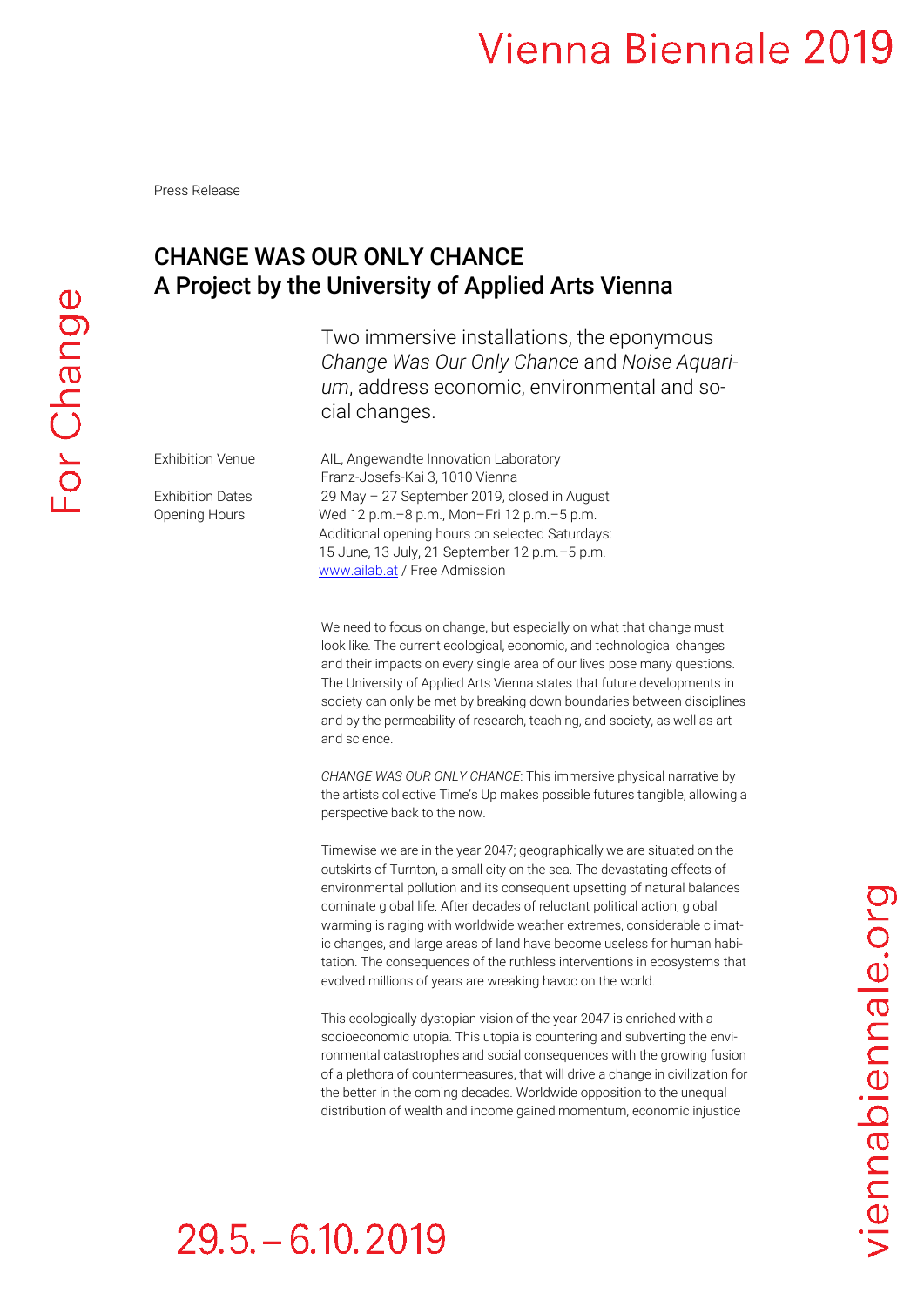### Vienna Biennale 2019

Page 2

was fought against successfully. People's consumption behaviour changed radically and economic alternatives that were oriented towards social progress and ecologically sustainable development grew into the new guiding principles. *CHANGE WAS OUR ONLY CHANCE* harnesses existing propositions and puts them into perspective. It combines signals with a portion of fabulation to present variations of a future that projects a positive world view.

*Noise Aquarium*: An immersive, interactive installation to raise awareness about the balance of ecosystems.

Plankton is the foundation of the maritime food chain and therefore a vital part of our ecosystem. *Noise Aquarium* (holder of RAW Science Award 2019) deals with the increase in noise pollution in the world's oceans. It focuses on particulary fascinating representatives of the great variety of plankton and micro-plastics that cannot be seen with the naked eye. Through visual attractiveness along with audio immersion of underwater sounds and noise, the project aims to raise awareness and interest in these vitally important living creatures.

In the Science Visualization Lab Angewandte, special procedures to create authentic three-dimensional modes of the organisms take place. With this data it is possible to calculate a digital geometry that can then be animated in an elaborate process. The visitors are able to marvel at these animations in the immersive, interactive installation created in collaboration with the ArtSci Center UCLA[. http://noiseaquarium.com](http://noiseaquarium.com/)

*CHANGE WAS OUR ONLY CHANCE:* Artists collective Time's Up with a large group of accomplices in cooperation with teachers, researches, and students at the University of Applied Arts Vienna

[\(http://timesup.org/TurntonKomplizInnen\)](http://timesup.org/TurntonKomplizInnen). Founded in 1996, Time's Up has its principal locus in the Linz harbor of Austria and investigates intersections between art, technology, science, and entertainment. As a laboratory for the construction of experimental situations, the artist group develops realities borrowed from everyday life in combination with scenarios of possible futures into haptic experiences that invite to actively explore the transmedia installations. Recently, their work has been shown at the Ars Electronica Linz (2017) and the European Capital of Culture Valletta, Malta (2018)[. www.timesup.org](http://www.timesup.org/) / Supported by Austrian Federal Chancellery, Linz Kultur, Kulturland OÖ, Linz AG, and emporia Telecom.

For the duration of both installations additional guided tours and a divers framework program will take place, curated by Elisabeth Falkensteiner und Alexandra Graupner.

*v*iennabiennale.org

# $29.5 - 6.10, 2019$